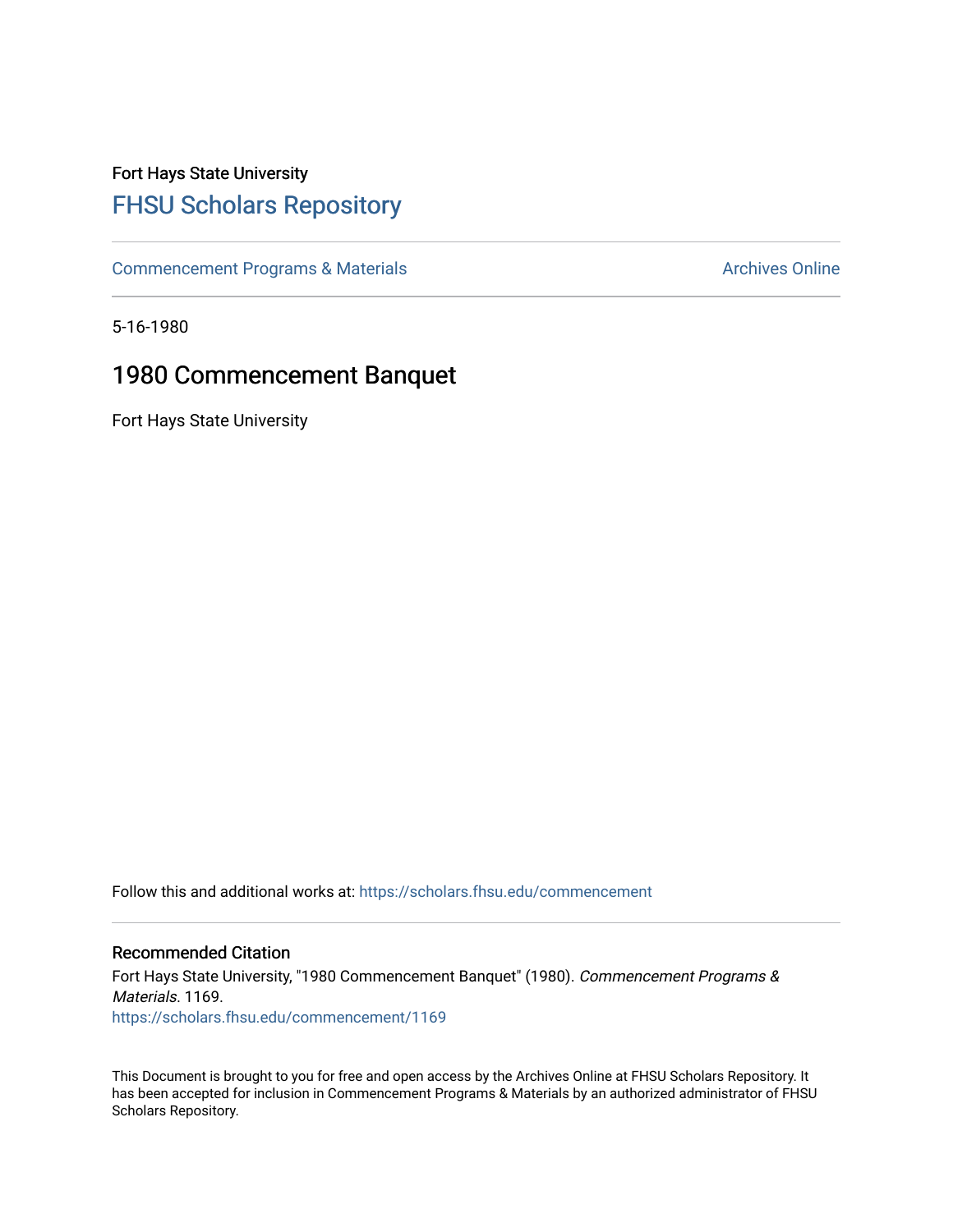## 1980 **ALL GRADUATE LUNCHEON**



## May 16, 1980

**Fort Hays State Ballroom Memorial Union** 

**Fort Hays State University** Hays, Kansas

1902-1980 Seventy-eighth Year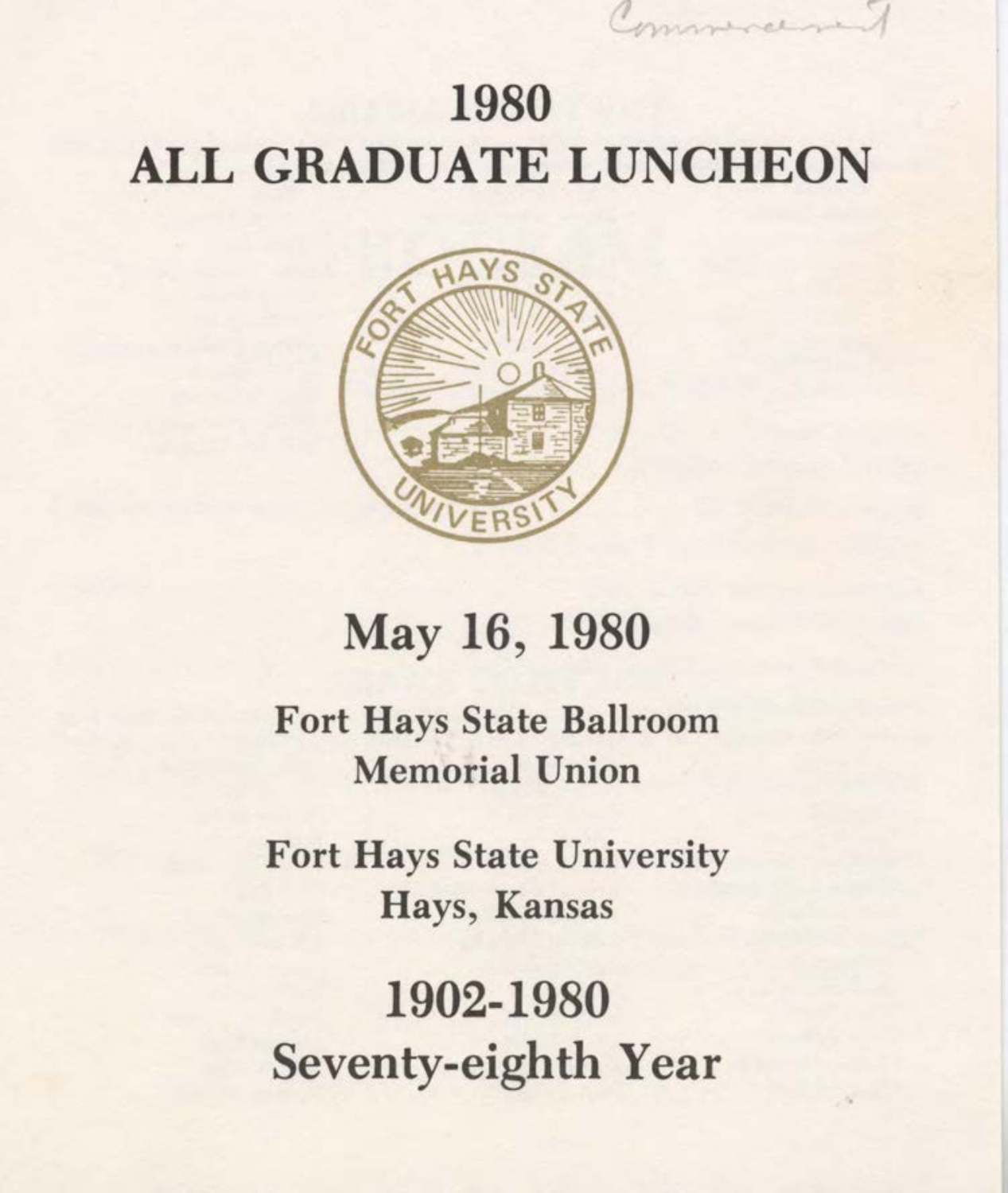#### **THE TORCH AWARD**

The Torch Award recognizes an outstanding senior man and woman selected from a list of candidates submitted by faculty members. The 1980 candidates are:<br>Women Patty Hullman Men

Debra Arensman Cindy Muir<br>Susan Janzen Bittel Deb Robinson

Women Patty Hullman Men<br>
Pebbie Adams Marie Anne Karlin Martin Albrecht Marie Anne Karlin Martin Albrecht<br> Cindy Muir Mark Ball Susan Janzen Bittel Deb Robinson Gary Wayne Carter Kathleen Russell Tim Counts<br>
Kim Schultze Iim Nuckolls Barbara Corpstein Kim Schultze Jim Nuckolls Tammy Esslinger Renee Sinclair Jeffrey Peier<br>Diane Gasper – Jennifer Thorns – Leff Pelischek Diane Gasper Jennifer Thorns Jeff Pelischek Connie Melkus Wise

Mitch Rorabaugh William Youmans

#### **THE PILOT AWARD**

The Pilot Award recognizes an outstanding faculty man and woman selected from a list of candidates submitted by graduating seniors. The 1980 candidates are:

Women Ellen Veed Lynn Lashbrook<br>Marcia Bannister Nancy Vogel Darrell McGinni Sharon Barton Grace Witt

Elaine Beason Men Bud Moeckel Martha Conaway David Adams Larry Nicholson Leland Bartholomew Dale Peier Donna Harsh William Claflin Howard Peters June Krebs Eugene Fleharty Bill Rickman Kathleen Kuchar Patrick Goeser James Ryabik Alice McFarland John Huber Phil Sturgis Helen Miles Gary Hulett Stephen Tramel Betty Roberts **Larry Insley** George Wall Marjorie Sackett Robert Jennings Sam Warfel Ellen Schiferl John Knight Thomas Wenke

Darrell McGinnis<br>Robert Meier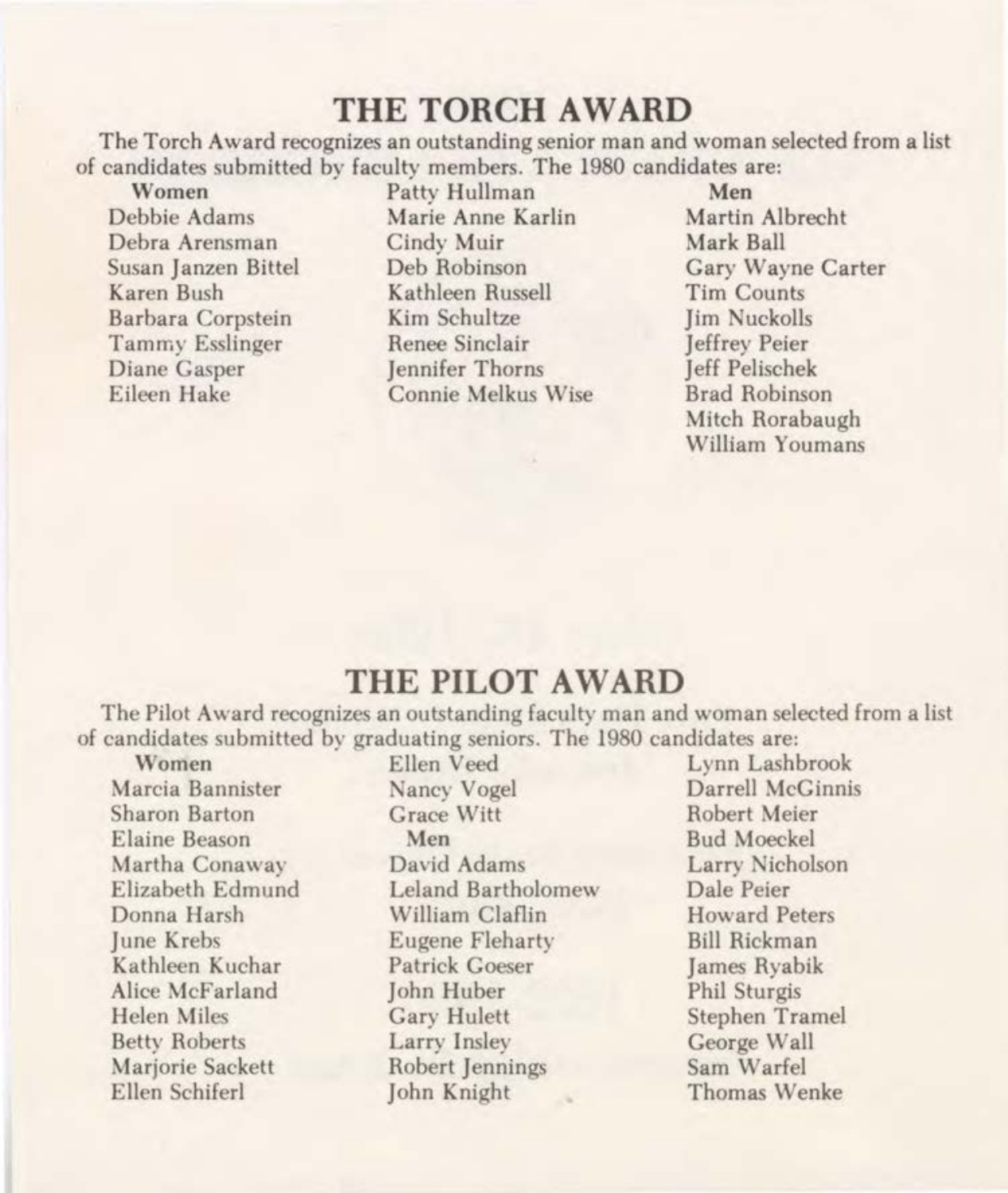# **PROGRAM**

|                        | Administrative Assistant, Student Government                                                |
|------------------------|---------------------------------------------------------------------------------------------|
|                        | Catholic Campus Center                                                                      |
|                        | Class Greetings and CongratulationsDr. John Garwood<br>Vice President for Academic Affairs  |
|                        | Speaker  Mrs. Kathy Bahner Douglas<br>1975 Torch Award Recipient                            |
|                        | Alumni Greetings Mr. Gail Applebee, President<br>Alumni Association                         |
| Presentation of Awards | Torch Awards to Outstanding Seniors Dr. Louis Caplan, President<br><b>Faculty Senate</b>    |
|                        | Pilot Awards to Outstanding Faculty  Mr. Jeff Peier, President<br><b>Student Government</b> |
|                        | Mr. Brett Musser, Accompanist                                                               |